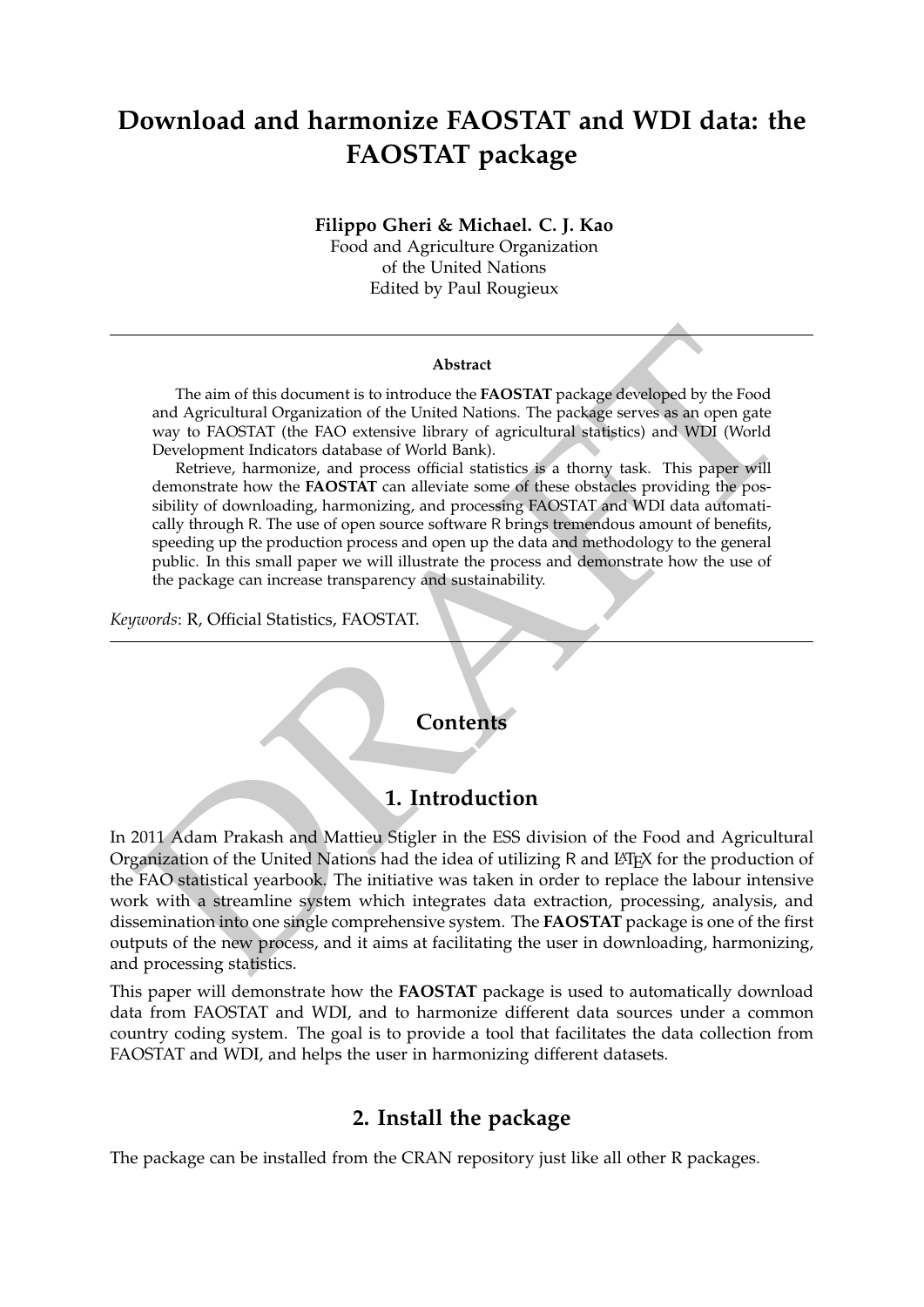```
if(!is.element("FAOSTAT", .packages(all.available = TRUE)))
   install.packages("FAOSTAT")
library(FAOSTAT)
```
The latest version of the package can also be installed from the following gitlab repository:

```
if(!is.element("FAOSTAT", .packages(all.available = TRUE)))
    remotes::install_gitlab(repo="paulrougieux/faostatpackage/FAOSTAT")
library(FAOSTAT)
```
This documentation is also the vignette of the package.

```
help(package = "FAOSTAT")
vignette("FAOSTAT", package = "FAOSTAT")
```
## **3. Data collection**

#### **3.1. Download data from FAOSTAT**

FAOSTAT is the largest agricultural database in the world. It contains data from land productivity to agricultural production and trade dating back from 1960 to the most recent available data. Detailed information on meta data, methods and standards can be found on the official website of FAOSTAT (http://www.fao.org/faostat/en/#data) and the Statistics Division (ESS) (http://www.fao.org/economic/ess/en/).

#### *Load data from the bulk download repository*

A search function FAOsearch has been provided for the user to identify dataset codes. The metadata returned by FAOsearch describes more than seventy datasets. Each dataset is identified by a 2 to 4 letter code. Once you have found the dataset code you are interested in, enter it as the code argument to the get\_faostat\_bulk() function. That function will load the corresponding data into a data frame as illustrated in the sample code below.

```
AOSTAT")<br>
(package = "FAOSTAT")<br>
3. Data collection<br>
2. Download data from FAOSTAT<br>
(DSTAT is the largest agricultural database in the world. It contai
library(FAOSTAT)
# Create a folder to store the data
data folder <- "data raw"
dir.create(data_folder)
# Load information about all datasets into a data frame
fao_metadata <- FAOsearch()
# Find information about datasets whose titles contain the word "crop" (illustrates the case insensitive search)
FAOsearch(dataset="crop", full = FALSE)
# Load crop production data
crop_production <- get_faostat_bulk(code = "QCL", data_folder = data_folder)
# Show the structure of the data
str(crop_production)
```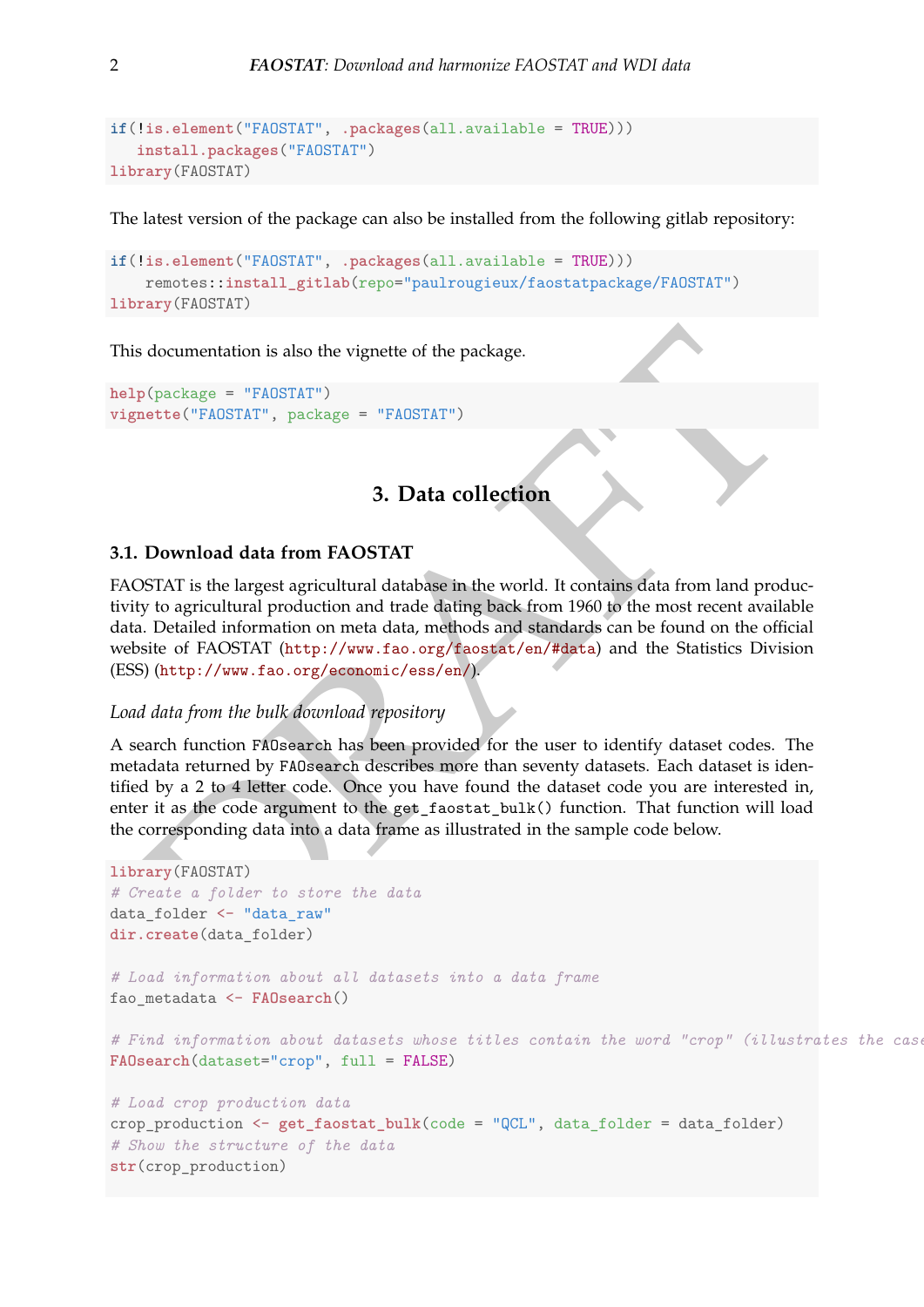```
# Cache the file i.e. save the data frame in the serialized RDS format for fast reuse later.
saveRDS(crop_production, "data_raw/crop_production_e_all_data.rds")
# Now you can load your local version of the data from the RDS file
crop_production <- readRDS("data_raw/crop_production_e_all_data.rds")
```
#### *Deprecated - Load data through the FAOSTAT API*

Note: this sub section is deprecated. Left here for historical purposes, as a reminder that the FAOchecked function still doesn't have a replacement as of 2020.

In order to access to an indicator in FAOSTAT using the API, three pieces of information need to be provided: domain, item, and element codes. They are defined as:

#### Domain Code :

The domain associated with the data. For example, production, trade, prices etc.

Item Code :

These are the codes relating to the commodity or product group such as wheat, almonds, and aggregated item like "total cereals".

#### Element Code :

Lastly, this is the quantity/unit or data collection type associated with the commodity. Typical elements are quantity, value or production/extraction rate.

The getFAOtoSYB is a wrapper for the getFAO to batch download data, it supports error recovery and stores the status of the download. The function also splits the data downloaded into entity level and regional aggregates, saving time for the user. Query results from FAOsearch can also be used.

order to access to an indicator in FAOSTAT using the API, three pieces of information need<br>be provided: domain, item, and element codes. They are defined as:<br>meant Code :<br>The domain associated with the data. For example, In some cases multiple China are provided. In the FAOSTAT database for example, the trade domain provides data on China mainland (faostat country code = 41), Taiwan (faostat country code = 214) and China plus Taiwan (faostat country code = 357). In some other datasets it is also possible to find China plus Taiwan plus Macao plus Hong Kong (faostat country code = 351). The CHMT function avoids double counting if multiple China are detected by removing the more aggregated entities if detected. The default in getFAOtoSYB is to use CHMT when possible. It is important to perform this check before the aggregation step in order to avoid duble counting. This means that not necessarely this operation needs to be done at the data collection stage. This can be done also at a later stage using the FAOcheck function (or the CHMT function directly).

```
FAOchecked.df = FAOcheck(var = FAOquery.df$varName, year = "Year",
                         data = FAO.lst$entity, type = "multiChina",
                         take = "simpleCheck")
```
#### **3.2. Download data from World Bank**

The World Bank also provides an API where data from the World Bank and various international organization are made public. More information about the data and the API can be found at <http://data.worldbank.org/>

The authors are aware of the **WDI** package, but we have wrote this function before the recent update of the package with additional functionalities. We have plans to integrate with the **WDI** package to avoid confusion for the users.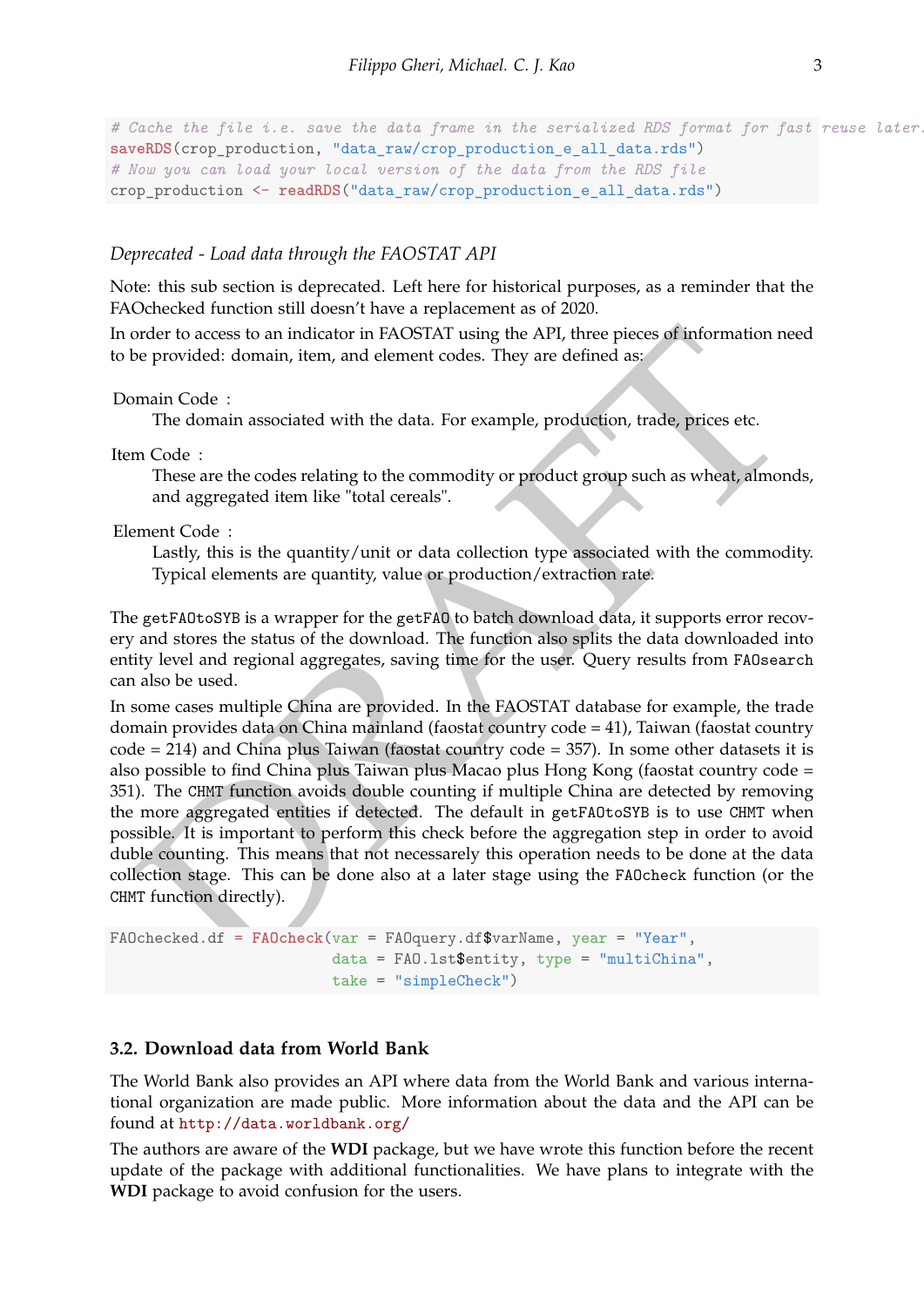```
## Download World Bank data and meta-data
WB.lst = getWDItoSYB(indicator = c("SP.POP.TOTL", "NY.GDP.MKTP.CD"),
                     name = c("totalPopulation", "GDPUSD"),
                     getMetaData = TRUE, printMetaData = TRUE)
```
The output is similar to the object generated by getFAOtoSYB except that if the argument getMetaData is specified as TRUE then the meta data is also downloaded and saved. The function getWDItoSYB relies on getWDI and getWDImetaData functions.

One point to note here, it is usually unlikely to reconstruct the world aggregates provided by the World Bank based on the data provided. The reason is that the aggregate contains Taiwan when available, yet the statistics for Taiwan are not published.

### **4. Merge data from different sources**

Warning: this section needs to be updated. Contributions and pull requests are welcomed at https://gitlab.com/paulrougieux/faostatpackage/.

World Bank based on the data provided. The reason is that the aggregate contains Taiwan<br>en available, yet the statistics for Taiwan are not published.<br>
4. Merge data from different sources<br>
repart/gitals.com/pautrougiear/2 Merge is a typical data manipulation step in daily work yet a non-trivial exercise especially when working with different data sources. The built in *mergeSYB* function enables one to merge data from different sources as long as the country coding system is identified. Currently the following country coding translation are supported and included in the internal data set FAOcountryProfile of the package:

- United Nations M49 country standard [UN\_CODE] https://unstats.un.org/unsd/methods/m49/m49.htm/
- FAO country code scheme [FAOST\_CODE] https://termportal.fao.org/faonocs/appl/
- FAO Global Administrative Unit Layers (GAUL).[ADM0\_CODE]
- ISO 3166-1 alpha-2 [ISO2\_CODE] https://en.wikipedia.org/wiki/ISO\_3166-1\_alpha-2
- ISO 3166-1 alpha-2 (World Bank) [ISO2\_WB\_CODE] https://data.worldbank.org/
- ISO 3166-1 alpha-3 [ISO3\_CODE] http://en.wikipedia.org/wiki/ISO\_3166-1\_alpha-3
- ISO 3166-1 alpha-3 (World Bank) [ISO3\_WB\_CODE] https://data.worldbank.org/

Data from any sources employ country classification listed above can be supplied to mergeSYB in order to obtain a single merged data. However, the column name of the country coding scheme is required to be the same as the name in square bracket, the responsibility of identifying the coding system lies with the user.

Nevertheless, often only the name of the country is provided and thus merge is not possible or inaccurate based on names. We have provided a function to obtain country codes based on the names matched. In order to avoid matching with the wrong code, the function only attempts to fill in countries which have exact match.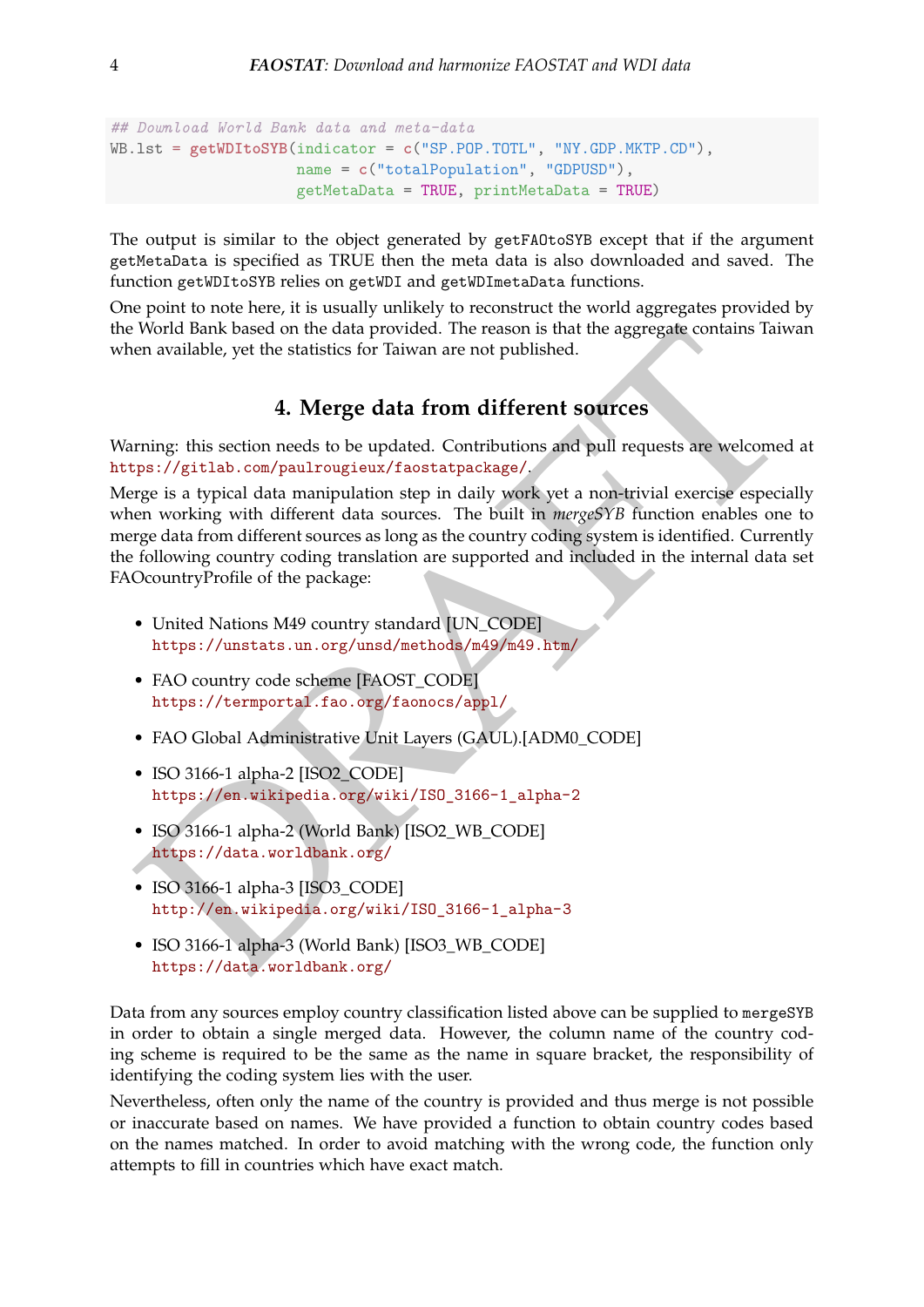```
## Just a demonstration
Demo = WB.lst$entity[, c("Country", "Year", "totalPopulation")]
demoResult = fillCountryCode(country = "Country", data = Demo,
    outCode = "ISO2_WB_CODE")
## Countries have not been filled in.
unique(demoResult[is.na(demoResult$ISO2_WB_CODE), "Country"])
```
We have not implemented a regular expression match for the identification reason listed below. From the above example we can see that both China and Sudan are not filled in, the identification of Sudan prior to 2011 and China should be carefully examined.

Below we list some commonly observed problems when merging data from different sources.

#### **4.1. Identification problem**

From a most contained to the matter out and the matter of the matter of the complete.<br>
Inflictation of Sudan prior to 2011 and China should be carefully examined,<br>
ow we list some commonly observed problems when merging d Due to the fact that different organization are bounded by different political agenda, the users need to be aware of the precise definition and legal recognition of countries. Take example, the China provided by the World Bank does not include Taiwan, Hong Kong and Macao. On the other hand, FAO provides not only a single China (FAO = 41), but also China plus Taiwan (FAO = 357) depending on the context. In addition, it is common to observed statistics for China (ISO2 = CN or ISO3 = CHN) which includes Taiwan, Hong Kong and Macao. The default translates China from other country coding scheme to Mainland China (FAO  $=$  41) and is not matched in fillCountryCode.

#### **4.2. Representation problem**

Moreover, the situation is further complicated by disputed territories or economic union such as Kosovo and Belgium-Luxembourg which does not have representation under particular country coding system.

```
## Countries which are not listed under the ISO2 international standard.
FAO.df = translateCountryCode(data = FAOchecked.df, from = "FAOST_CODE",
   to = "ISO2CODE")## Countries which are not listed under the UN M49 system.
WB.df = translateCountryCode(data = WB.lst$entity, from = "ISO2_WB_CODE",
   to = "UN CODE")
```
#### **4.3. Transition problem**

Finally, the discontinuity and transition of countries further increases the complexity of the data. The South Sudan was recognized by the United Nations on the 9th of July 2011, however, the statistics reported by The republic of the Sudan in the same year can also includes data for South Sudan thus failing the mutually exclusive test. Moreover, sources which uses ISO standard country code have no way to distinguish between the new and old Sudan (SD and SDN are used for both entity) which causes problem in merge with country system that distingiushes the entity.

Finally, if historical aggregates are computed then a region composition which does not backtrack in time will result in an aggregate which is incorrect. For more details about historical and transitional countries please refer to [http://unstats.un.org/unsd/methods/m49/](http://unstats.un.org/unsd/methods/m49/m49chang.htm) [m49chang.htm](http://unstats.un.org/unsd/methods/m49/m49chang.htm)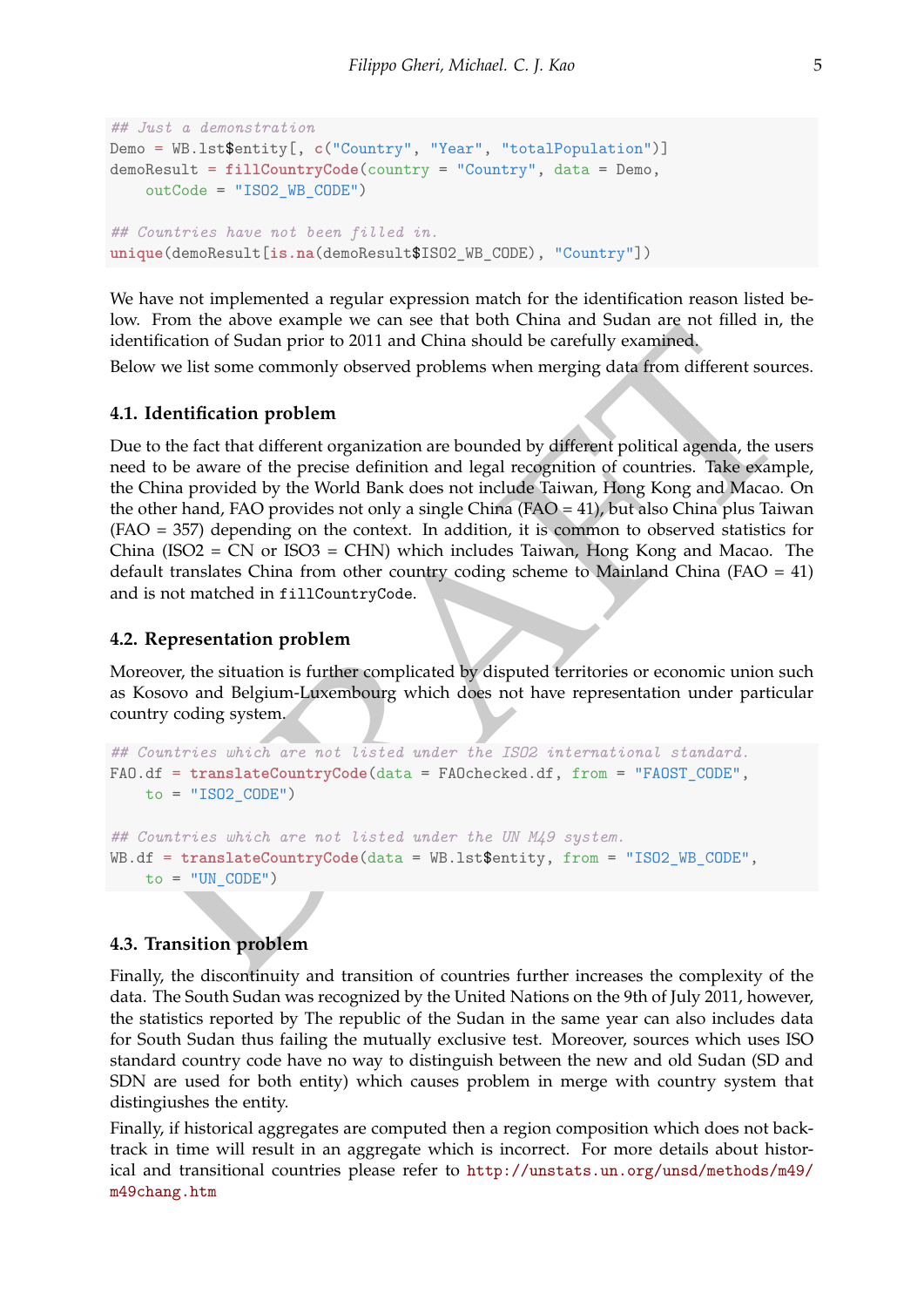Given the lack of an internationally recognized standard which incorporates all these properties, we suggests the use of the FAO country standard and region profile shipped with the package which addresses most of these problems.

merged.df = **mergeSYB**(FAOchecked.df, WB.lst\$entity, outCode = "FAOST\_CODE")

## **5. Scale data to basic unit**

Warning: this section needs to be updated. Contributions and pull requests are welcomed at https://gitlab.com/paulrougieux/faostatpackage/.

Fig. 1 and Station feata to the qubital combined to the principle and the functions translated<br>in the function translated<br>in the scaling the such that the term is caling the data to the basic<br>functions translated<br>in the s The functions translateUnit and scaleUnit help the user in scaling the data to the basic unit. The function translateUnit allows to translate multipliers from character names into numbers and vice versa. This is really useful because multipliers in metadata are usually provided in character names. The function scaleUnit allows to scale the variables in the dataset using the multipliers provided by the user. It is always important to work with variables in basic units, especially if new variables need to be generated. As a matter of fact, when a large set of new variables need to be generated out of the raw variables, it is already quite difficult to deal with the unit of measurements. For this reason it is better to avoid the multipliers issue a priori by scaling all the raw variables to their basic unit.

```
multipliers = data.frame(Variable = c("arableLand", "cerealExp", "cerealProd",
                                      "totalPopulation", "GDPUSD"),
                         Multipliers = c("thousand", NA, NA, NA, NA),
                         stringsAsFactors = FALSE)
multipliers[, "Multipliers"] =
  as.numeric(translateUnit(multipliers[, "Multipliers"]))
preConstr.df = scaleUnit(merged.df, multipliers)
```
## **6. Computing growth, and other derivatives**

Warning: this section needs to be updated. Contributions and pull requests are welcomed at https://gitlab.com/paulrougieux/faostatpackage/.

The function constructSYB allows to automatically construct four different types of indicators: shares, growth rates, indeces, and year to year changes through the functios shConstruct, grConstruct, lsgr, geogr, indConstruct, chConstruct, chgr. There are two types of growth rate shipped with the package, the least squares growth rate and the geometric growth rate. The least squares growth rate is used when the time series is of sufficient length. The default is at least 5 usable observations, however if the time series is sparse and more than 50% of the data are missing than the robust regression is used.

```
con.df = data.frame(STS_ID = c("arableLandPC", "arableLandShareOfTotal",
                               "totalPopulationGeoGR", "totalPopulationLsGR",
                               "totalPopulationInd", "totalPopulationCh"),
                    STS_ID_CONSTR1 = c(rep("arableLand", 2),
                                       rep("totalPopulation", 4)),
                    STS_ID_CONSTR2 = c("totalPopulation", NA, NA, NA, NA, NA),
                    STS_ID_WEIGHT = rep("totalPopulation", 6),
                    CONSTRUCTION_TYPE = c("share", "share", "growth", "growth",
```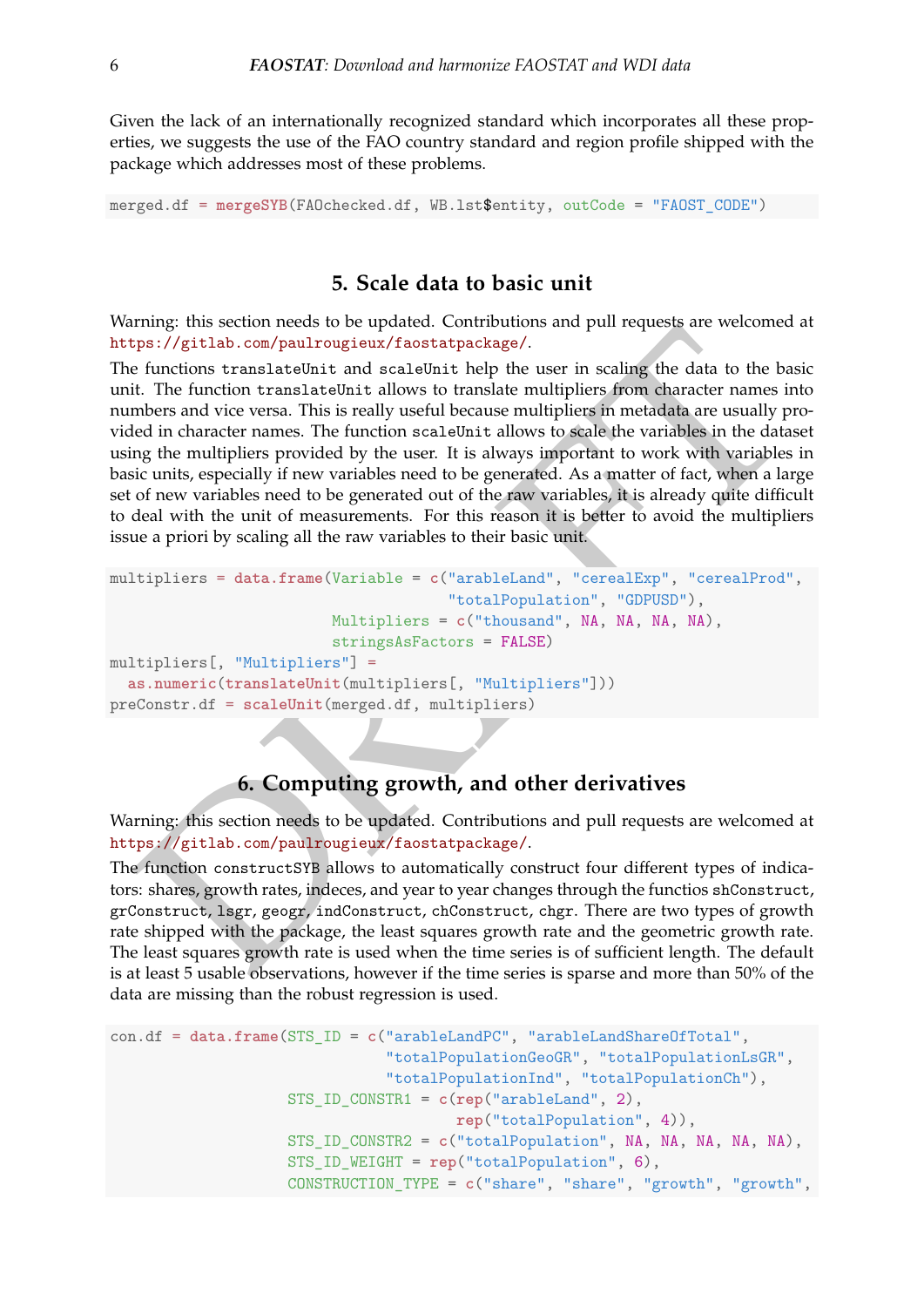```
"index", "change"),
                    GROWTH_RATE_FREQ = c(NA, NA, 10, 10, NA, 1),
                    GROWTH TYPE = c(NA, NA, "geo", "ls", NA, NA),
                    BASE_YEAR = c(NA, NA, NA, NA, 2000, NA),
                    AGGREGATION = rep("weighted.mean", 6),
                    THRESHOLD PROP = \text{rep}(60, 6),
                    stringsAsFactors = FALSE)
postConstr.lst = with(con.df,
                      constructSYB(data = preConstr.df,
                                    origVar1 = STS_ID_CONSTR1,
                                    origVar2 = STS_ID_CONSTR2,
                                    newVarName = STS_ID,
                                    constructType = CONSTRUCTION_TYPE,
                                    grFreq = GROWTH_RATE_FREQ,
                                    grType = GROWTH_TYPE,
                                    baseYear = BASE_YEAR))
```
## **7. Compute aggregates**

Warning: this section needs to be updated. Contributions and pull requests are welcomed at https://gitlab.com/paulrougieux/faostatpackage/.

 $\begin{tabular}{ll} & or\texttt{rigVar1} = \texttt{STS\_ID\_CONSTR1}, \\ & or\texttt{rigVar2} = \texttt{STS\_ID\_CONSTR12}, \\ & new\texttt{verUType} = \texttt{GONSTR1}\texttt{C} \texttt{D} \texttt{CONER1}\texttt{C} \texttt{D} \texttt{C} \texttt{D} \texttt{C} \texttt{D} \texttt{C} \texttt{D} \texttt{D} \texttt{C} \texttt{D} \texttt{D} \texttt{C} \texttt{D} \texttt{D} \texttt{C} \texttt{D} \texttt{D} \texttt{D} \texttt{C} \$ Aggregation is another important step that is commonly overlook. Many things need to taken into account. Aggregate composition, duplicated values, missing values, aggregation method, and aggregation rules are probably the most important ones. The result can vary due to the differences between the regional composition and the set of countries used. Furthermore, it is complicated by the amount of missing values which can render the aggregates incomparable. Given the missing values and diverging country sets, aggregation can only serve as approximates in order to inform the general situation of the region. The user has the possibility of choosing whether to apply a rule or not. The rule consists in computing the aggregate just if, for each aggregate, the available data represent (in terms of the weighting variable) a share greater than the threshold provided by the user. In case of aggregation method equal to "sum", the same rule is applied considering a weight equals to one for all the countries.

```
## Compute aggregates under the FAO continental region.
relation.df = FAOregionProfile[, c("FAOST_CODE", "UNSD_MACRO_REG")]
Macroregion.df = Aggregation(data = postConstr.lst$data,
                             relationDF = relation.df,
                             aggVar = c("arableLand", "totalPopulation",
                                        "arableLandPC"),
                             weightVar = c(NA, NA, "totalPopulation"),
                             aggMethod = c("sum", "sum", "weighted.mean"),
                             applyRules = TRUE,
                             keepUnspecified = TRUE,
                             unspecifiedCode = "NotClassified",
                             thresholdProp = c(rep(0.65,3)))
```